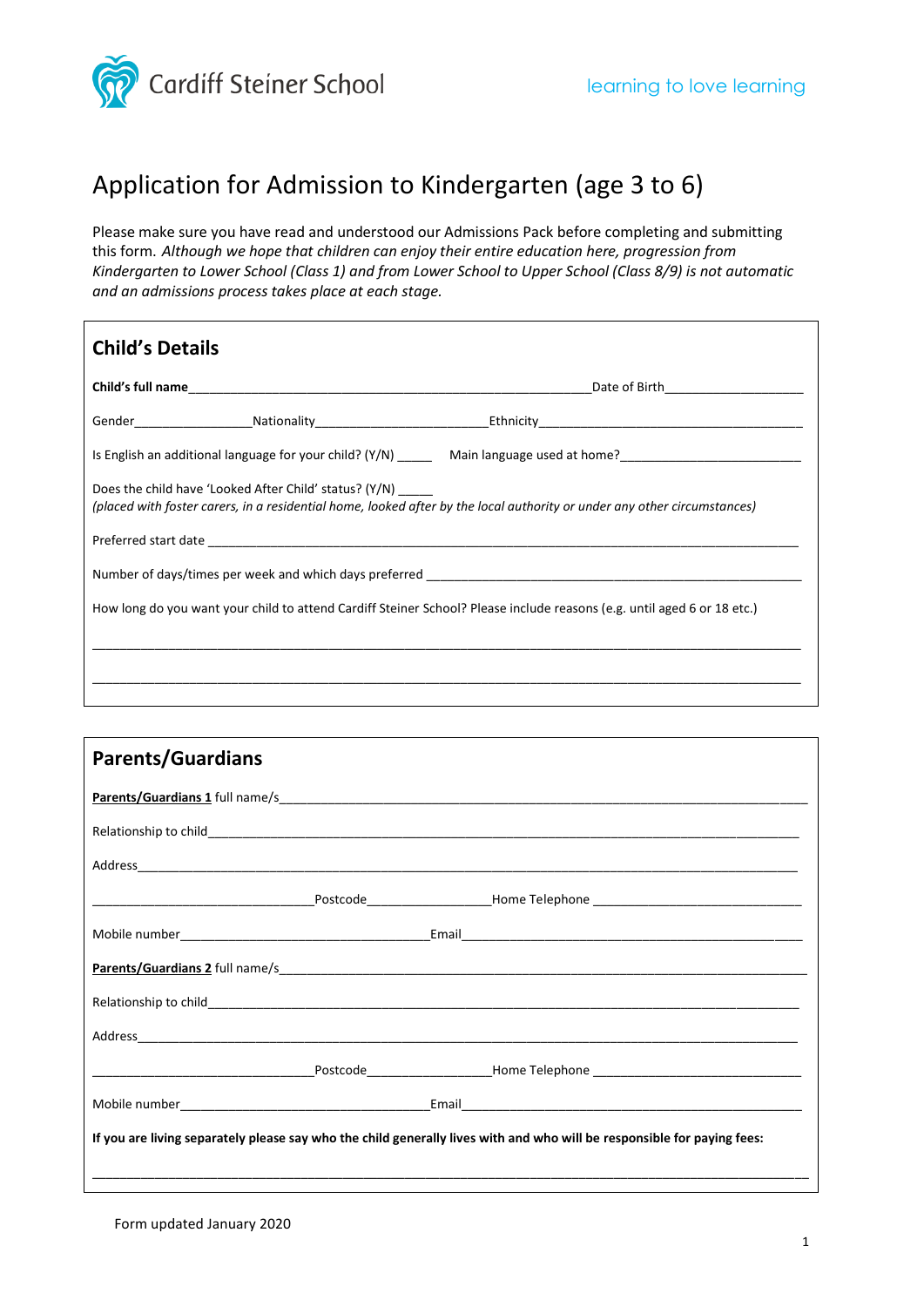| Other family details - Please give details of any other children currently living at your child's home(s) |               |              |                  |  |  |
|-----------------------------------------------------------------------------------------------------------|---------------|--------------|------------------|--|--|
| Children's names                                                                                          | Date of birth | Male /Female | School attending |  |  |
|                                                                                                           |               |              |                  |  |  |
|                                                                                                           |               |              |                  |  |  |
|                                                                                                           |               |              |                  |  |  |
|                                                                                                           |               |              |                  |  |  |
|                                                                                                           |               |              |                  |  |  |

| <b>Educational/Childcare History (if applicable)</b>                                                                                    |
|-----------------------------------------------------------------------------------------------------------------------------------------|
| Name and address of child's present school/early years setting with start date:                                                         |
|                                                                                                                                         |
|                                                                                                                                         |
|                                                                                                                                         |
| We will contact teachers at your child's present school/setting. If for any reason you do not want us to, please tell us below.         |
|                                                                                                                                         |
|                                                                                                                                         |
|                                                                                                                                         |
| Name and address of previous schools/settings including nursery/kindergartens with dates. Continue on a separate sheet if<br>necessary) |
|                                                                                                                                         |
|                                                                                                                                         |
|                                                                                                                                         |
|                                                                                                                                         |
|                                                                                                                                         |
| Please provide us with copies of all reports by previous schools, nurseries and educational or behavioural<br>specialists as follows:   |
| [ ] No reports have been made on my child                                                                                               |
| <b>OR</b><br>[ ] I am including copies of reports                                                                                       |
| OR<br>[ ] I will send on copies of reports. Please specify when you expect to send these and the reason for any delay:                  |
|                                                                                                                                         |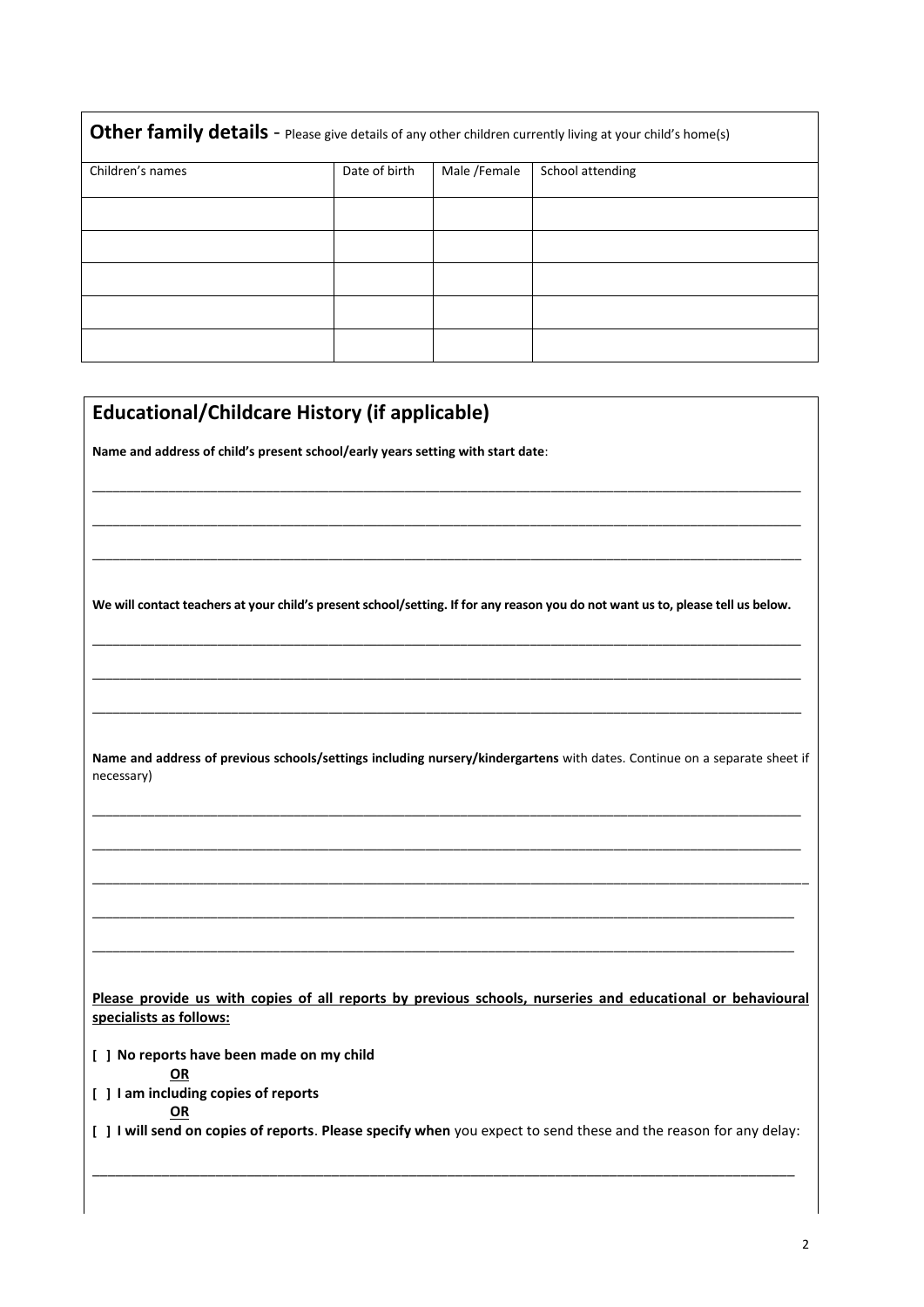| General health of your child. Please give details of any specific health problems, past or present. Please include any<br>additional support for learning that your child has received or is currently receiving, and any other special learning or<br>behavioural needs. (Continue on a separate sheet if necessary) |
|-----------------------------------------------------------------------------------------------------------------------------------------------------------------------------------------------------------------------------------------------------------------------------------------------------------------------|
|                                                                                                                                                                                                                                                                                                                       |
|                                                                                                                                                                                                                                                                                                                       |
|                                                                                                                                                                                                                                                                                                                       |
|                                                                                                                                                                                                                                                                                                                       |
|                                                                                                                                                                                                                                                                                                                       |
|                                                                                                                                                                                                                                                                                                                       |
|                                                                                                                                                                                                                                                                                                                       |
|                                                                                                                                                                                                                                                                                                                       |
|                                                                                                                                                                                                                                                                                                                       |
|                                                                                                                                                                                                                                                                                                                       |
| Does your child have a Statement of Special Educational Needs? Yes [ ]<br><b>No</b> [ ]<br>(If yes, please give a brief summary here and provide full details on a separate sheet, along with any reports you may have.)                                                                                              |
|                                                                                                                                                                                                                                                                                                                       |
|                                                                                                                                                                                                                                                                                                                       |
|                                                                                                                                                                                                                                                                                                                       |
|                                                                                                                                                                                                                                                                                                                       |
|                                                                                                                                                                                                                                                                                                                       |
|                                                                                                                                                                                                                                                                                                                       |
|                                                                                                                                                                                                                                                                                                                       |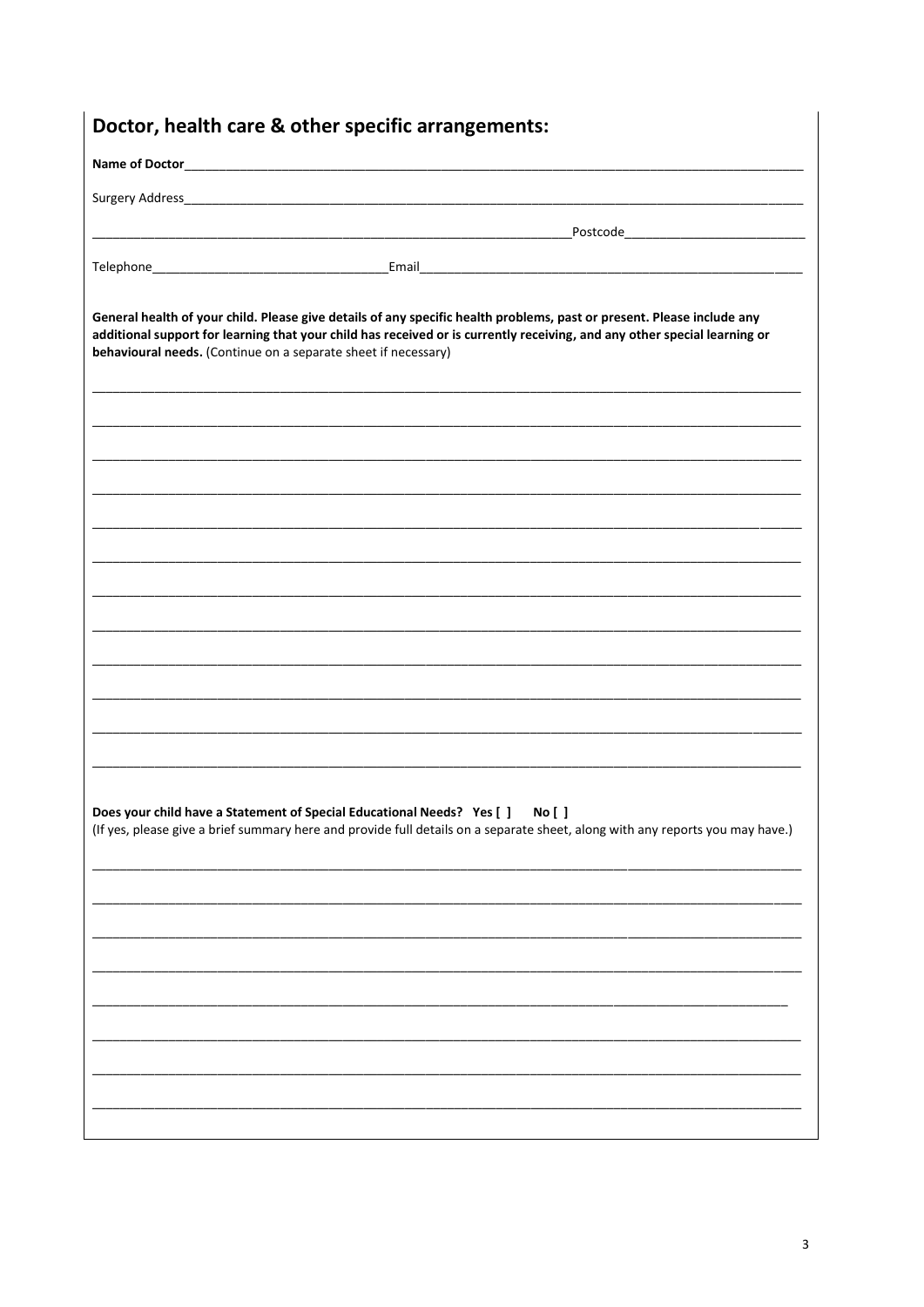| How did you first hear about the Cardiff Steiner School? |                                                                                                                                                                                                                                |  |  |
|----------------------------------------------------------|--------------------------------------------------------------------------------------------------------------------------------------------------------------------------------------------------------------------------------|--|--|
| Tick all that apply                                      |                                                                                                                                                                                                                                |  |  |
|                                                          |                                                                                                                                                                                                                                |  |  |
|                                                          |                                                                                                                                                                                                                                |  |  |
|                                                          | [ ] Website (which one) when the state of the state of the state of the state of the state of the state of the state of the state of the state of the state of the state of the state of the state of the state of the state o |  |  |
| [] Leaflet through post                                  | [ ] Poster                                                                                                                                                                                                                     |  |  |
| [ ] General word of mouth                                | [] Newspaper listing/editorial                                                                                                                                                                                                 |  |  |
| [ ] TV/Radio                                             | [] Recommendation from someone who attends                                                                                                                                                                                     |  |  |
| [] Other (please state)                                  |                                                                                                                                                                                                                                |  |  |
|                                                          |                                                                                                                                                                                                                                |  |  |
|                                                          | The information given on this form will be held by Cardiff Steiner School. Apart from using this information for                                                                                                               |  |  |

The information given on this form will be held by Cardiff Steiner School. Apart from using this information for statutory returns and for research purposes, all information will be held in the strictest confidence under the requirements of the Data Protection Act 1998.

I note the above statement and believe the information provided in this form to be correct as of this date. I will inform the school of any changes that may occur whilst my child attends the school.

I understand that in matters relating to admissions to Cardiff Steiner School, the decision of the School is final.

**Signature of** *both* **parents/guardians you have provided are required:**

| <b>Signature of Parent/Guardian</b> | Date |
|-------------------------------------|------|
| <b>Signature of Parent/Guardian</b> | Date |

Thank you.

Please return this form to Admissions, Cardiff Steiner School, Hawthorn Road West, Llandaff North, Cardiff, CF14 2FL. Please mark the envelope **PRIVATE & CONFIDENTIAL.**